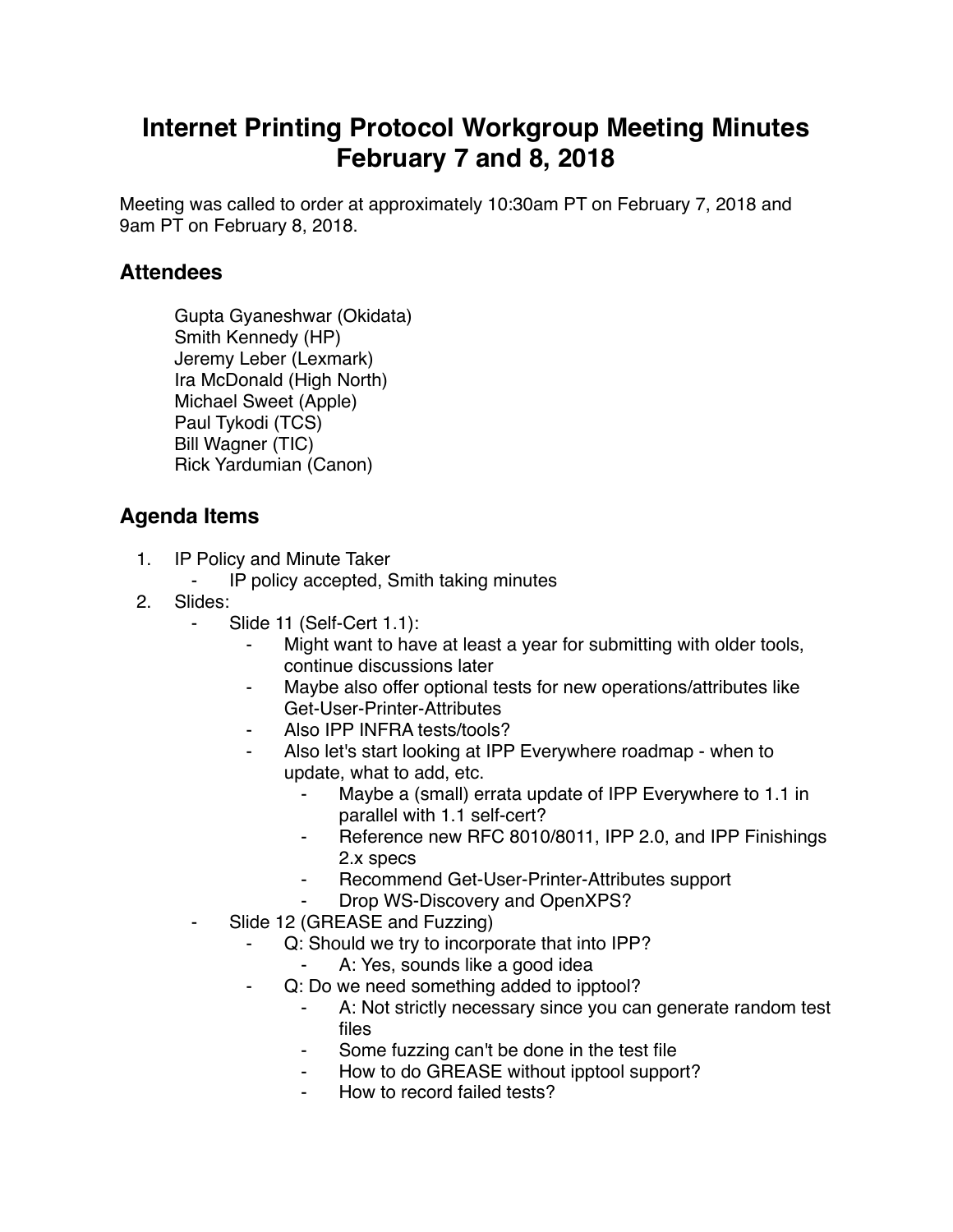- Github issue tracking this is: https://github.com/istopwg/ ippsample/issues/71
- Q: Do we need something added to ippserver?
	- A: Not strictly necessary since you can generate random conf files
	- But need a "GREASE" mode
	- Q: Do we want to make any Client/Printer recommendations?
		- A: Maybe in the future do a best practice document once we have done something
- Slide 13 (IPP 3D Liaisons)
	- ⁃ 3MF: Still need to get permission to use logo, add PJT3D to 3MF, important for desktop 3D printing and service bureaus
		- Action: Smith to follow-up on the 3MF liaison agreement
	- NIST also has effort to standardize service bureau use case, get NIST to push for embedded PWG job ticket in PWG, 3MF, etc.
	- Press request:
		- ⁃ Want an update on IPP 3D/PJT3D progress since DRUPA
			- Should talk up all of the standards liaisons, too (we're done defining, people working on implementations, sample code available)
		- Looping in Anne Price to review
- Slide 15 (OpenPrinting Google Summer of Code)
	- Schedule:
		- ⁃ Feb 12th to March 12th: Students review project ideas, apply
		- ⁃ End of April: Google approved applications
		- ⁃ May to August 14: Working period
		- ⁃ Maybe get some GSoC love for ipptool/ippserver and fuzzing/GREASE
		- Getting a lot of good people applying for OpenPrinting projects
- Slide 16 (IPP book)
	- Markdown Table syntax: https://help.github.com/articles/organizinginformation-with-tables/
	- https://github.com/istopwg/pwg-books/blob/master/ippguide/ intro.md
		- ⁃ "What is IPP?"
			- Q: Do we need all of the history/details of the origin of IPP?
				- ⁃ A: Probably not, move out
				- Maybe a preface, or appendix, or whatever targeted at managers and architects
				- ⁃ Maintain focus on developers; others may find it useful but developers are the focus.
			- Simplify to "IPP is supported by all modern network printers and replaces all vendor-specific network protocols, including port 9100 printing and LPD/lpr."
			- Talk about encryption, authentication, security, etc.
			- Q: Intro as a series of bullets?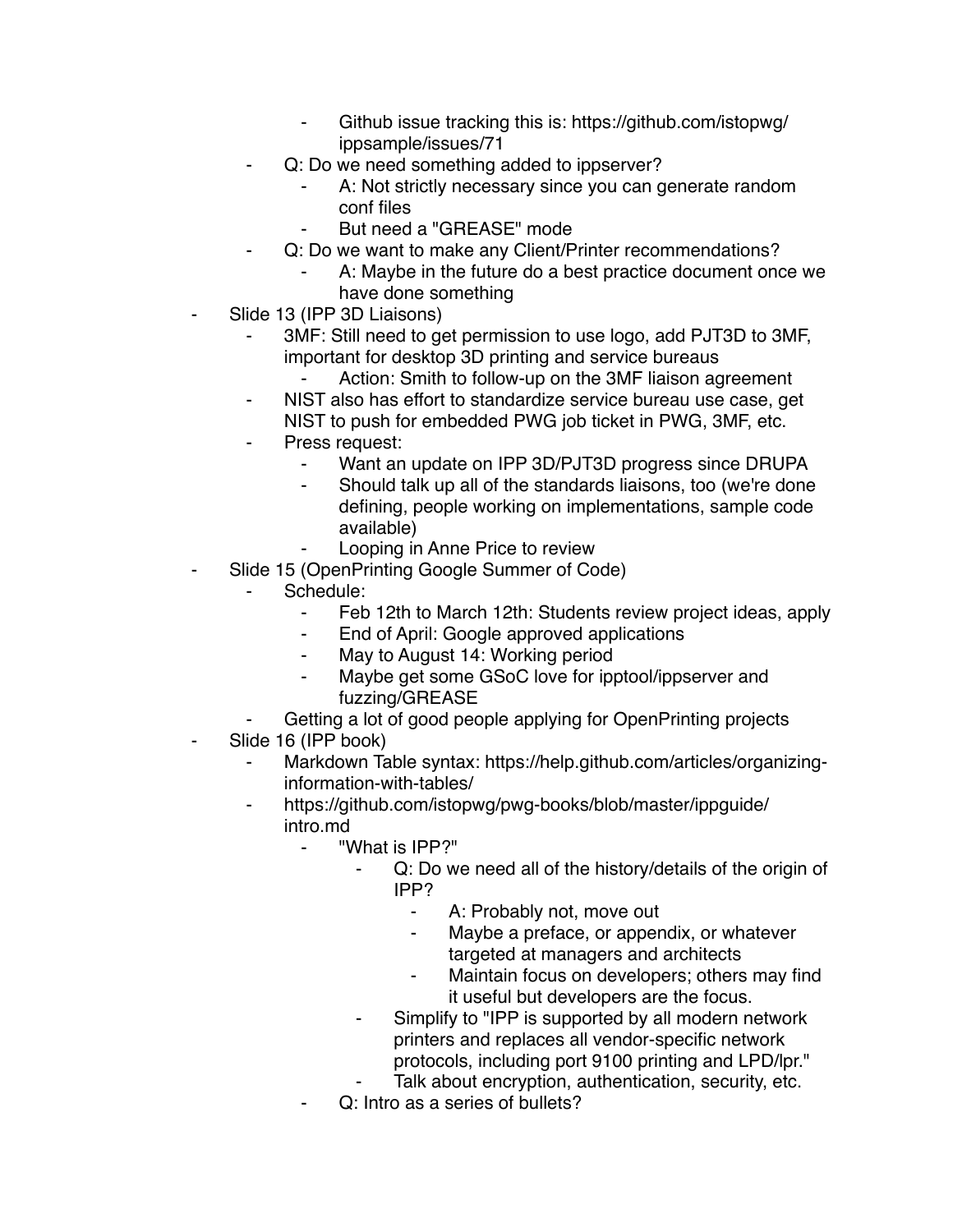- Maybe, think about it...
- Q: Should we talk about security/confidentiality issues with port 9100/lpr?
	- A: Yes!
	- ⁃ EU General Data Privacy Rules goes into effect in
	- May 2018, very strict about privacy and confidentiality.
- ⁃ "IPP Overview"
	- Add note about legacy protocols not supporting encryption, authentication, etc.
- Q: Maybe include an example conversation before key concepts for printing a file?
	- A: Yes, but just a simple, high-level example
	- ⁃ Get-Printer-Attributes request ->
	- ⁃ <- capabilities and status
	- ⁃ Print-Job request with print file ->
	- ⁃ <- job identifier and status
	- ⁃ (might also be good for a presentation for Paul long PDF or a series of slides?)
- ⁃ "Operations":
	- Common operations are the same as in the IIG 2.0 (Get-Printer-Attributes, Print-Job, Create-Job, Send-Document, Cancel-Job, Get-Jobs, Get-Job-Attributes)
	- Q: What about discovery?
		- A: Should talk a little about this, link from intro to another chapter/appendix on it?
- Slide 18 (IPP Job Save Password):
	- Advantage of job-save-accesses is that we can include other credentials for authenticating storage on the network URL and support other types of encryption
	- Saved file may not be original document format, often is an intermediate format with its own obfuscation/risk mitigation
	- ⁃ Encryption is not required/specified, just security credentials (password, etc.) to authorize subsequent access/use of the saved job
		- ⁃ Avoid mentioning encryption in this document (at least with regards to the storage/saving of job)
		- Access control/authorization/protection
	- ⁃ "Save Password" is perhaps confusing too, "resubmit password", "access password", etc. instead
	- Q: Is it always a passphrase or do we need more?
		- A: Always a passphrase for internal printer storage, just need extra stuff if the file is on a network storage device (FTP/ HTTP/HTTPS)
	- So define "job-save-access (collection)" or "job-save-accesses (1setOf collection)"
		- ⁃ Copy member attributes from "document-access (collection)"
		- Use "access-password" member attribute for reprint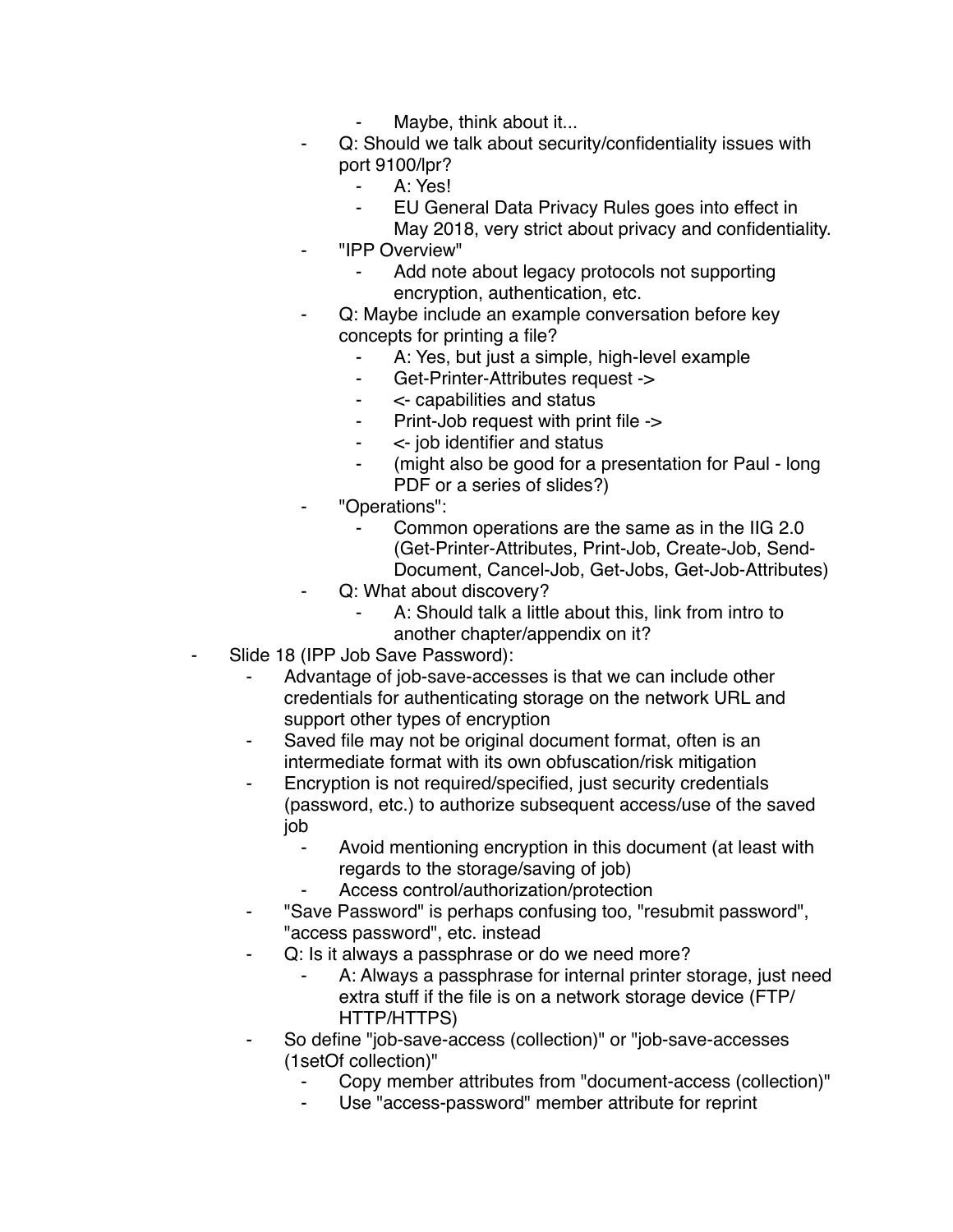password

- ⁃ Address how to save encrypted documents someplace else.
- ⁃ access-repertoire-supported/configured attributes, too.
- Clarify that Resubmit-Job does not copy/use original job-saveaccess(es) operation attribute, just as "job--save-disposition" is not copied from the original job.
- Q: What about privacy of Job object attributes does IPP say anything about?
	- A: Only admin, operator, owner see all attributes, others see a limited list (ID, URI, state)
	- No standard way to block attributes for admins or operators
	- ⁃ Also man-in-the-middle concerns
	- ⁃ CUPS provides policy controls for this
	- Q: Do we define an extension for this?
		- A: Maybe, needs further discussion
		- ⁃ Need to be careful not to be as complex as XACML, etc.
		- ⁃ "document-private-access (type2 keyword)" and "document-private-attributes (1setOf type2 keyword)" Printer Status attributes that report the security configuration for Documents
		- ⁃ "job-private-access (type2 keyword)" and "job-privateattributes (1setOf type2 keyword)" Printer Status attributes that report the security configuration for Jobs
		- ⁃ "subscription-private-access (type2 keyword)" and "subscription-private-attributes (1setOf type2 keyword)" Printer Status attributes that report the security configuration for Subscriptions
		- ⁃ xxx-private-access values are "all", "default", "none", "owner"
		- ⁃ xxx-private-attributes values are "all", "default", "none", or a list of attributes
		- Status attributes are always available, Description/ Template attributes controlled by these
		- Action: Mike to post initial draft of IPP Privacy Attributes based on CUPS policy settings
- 3. IPP Document Encryption Slides
	- http://ftp.pwg.org/pub/pwg/ipp/slides/ipp-document-encryptionfebruary-18.pdf
	- Slide 2: strike last bullet
	- ⁃ Slide 3: Also SMIME
	- Slide 5:
		- ⁃ Misspelled repertoire
		- ⁃ Q: Is the document a totally opaque byte stream or is it an identifiable structured file?
			- A: Advantages to the identifiable structured file with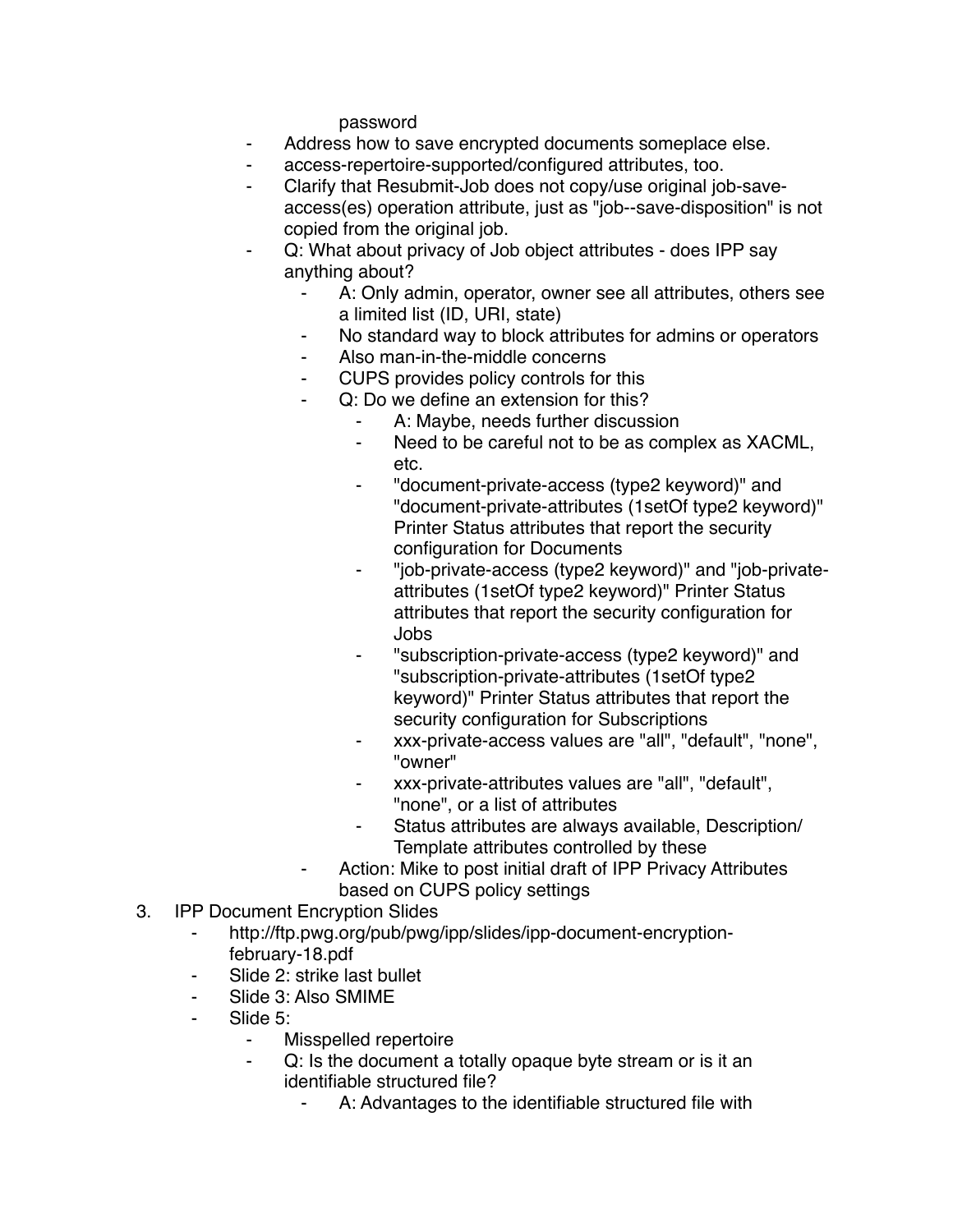metadata

- One of the reasons for the proposed solution on slide  $6$  :)
- Slide 6:
	- ⁃ Operation attributes all in the clear, but Job Template/Description attributes could be in the application/ipp-pgp-encrypted portion
		- Introduces some changes to processing/attribute validation/ attribute fidelity
	- The application/ipp-pgp-encrypted portion is a continuation of the application/ipp portion
	- ⁃ Q: How does OpenPGP compare to SMIME for compatibility?
		- A: SMIME is a mixed bag due to X.509 cert requirements changes
	- Q: Can PGP do trusted CAs like SMIME/X.509
		- A: Yes, through web-of-trust and distributed trust servers
- ⁃ Can also do signing only, so maybe an application/ipp-pgp-signed MIME media type for that? Still the same encoding...
- Action: Smith to incorporation document encryption contents into new IPP Encrypted Jobs and Documents (TRUSTNOONE) registration document
- 4. IPP System Service (Mike/Ira)
	- https://ftp.pwg.org/pub/pwg/ipp/wd/wd-ippsystem10-20180112-rev.pdf
	- ⁃ Section 6.3.4 (Delete-Printer)
		- ⁃ Line 1959: "MAY not" -> "might not"
	- Section 6.3.4.1 (Delete-Printer Request)
		- Line 1967: "part of a Register-Output-Device request" change to "Delete-Printer"...
	- ⁃ Section 6.3.4.2 (Delete-Printer Response)
		- Line 1983: "part of a Register-Output-Device response" change to "Delete-Printer"...
		- Add system attributes group with system-state/-reasons attributes (copy from 6.3.10.2)
	- ⁃ Section 6.3.13 (Restart-System)
		- Line 2469: Missing closing quote around "software rejuvenation"
	- Figure 1: Fix fuzzy figure
	- ⁃ Finish security considerations and post updated prototype draft
	- ⁃ Prototyping efforts in ippsample still in early phases
		- Attributes, enums, and operation codes are added
		- ⁃ Need to implement all of the operations, objects
		- ⁃ Mike will fill out the IPP System Service Prototype project tasks on **Github** 
			- <https://github.com/istopwg/ippsample/projects/1>
- 5. Future Stuff/Roadmap
	- ⁃ TLS implementations:
		- WolfSSL : small footprint, maybe support in ippsample?
	- ⁃ IPP Document Encryption (Smith/Mike)
		- Can also add application/ipp-smime-encrypted/signed MIME media type for SMIME-style encryption/signing with X.509 certs, "printersmime-x509-certificate (1setOf text(MAX))" attribute, etc.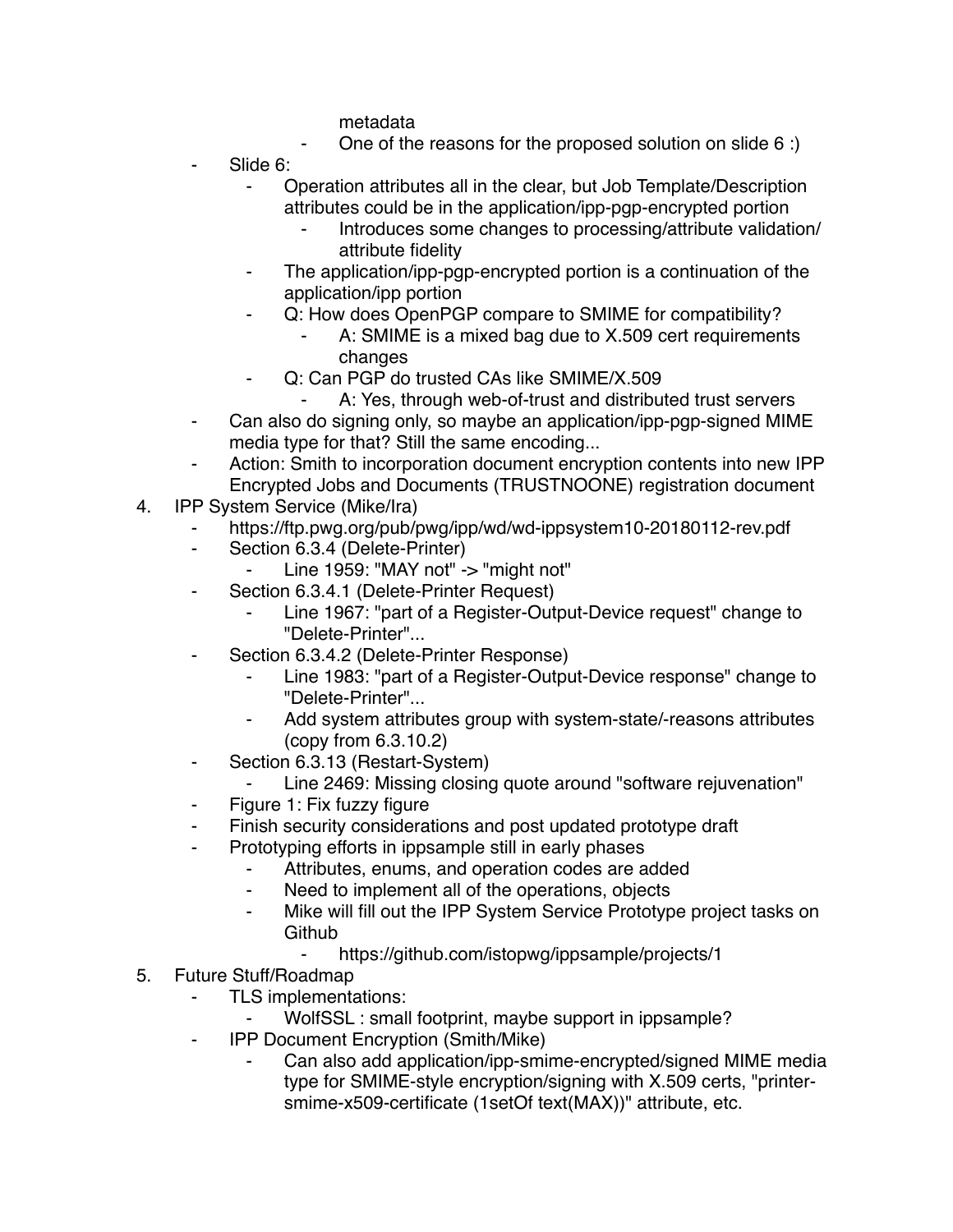- What about the Job Receipt? Can we expose an encrypted/signed receipt using a public key supplied in the job ticket
	- ⁃ "job-actuals-pgp-encrypted (1setOf octetString(MAX))" Job Status attribute or something like that for a secure job receipt?
	- ⁃ "pgp-public-key (1setOf text(MAX))" operation attribute for the Client to provide a public key to use for the encrypted job receipt, and/or use default public key set out-of-band (default for user or printer).
- ⁃ Next steps: Smith will combine two approaches into a new (Word format) draft that Mike and Smith can work on
- New working title: "IPP Encrypted Jobs and Documents (TRUSTNOONE)"?
- **IPP Everywhere Client Self-Certification** 
	- Great idea, but how to do it?
		- Instrument ippserver, record the requests the client sends, and then score/rate its performance?
			- Lot of work, but is it worth the effort?
	- Much smaller number of clients than printers
		- Lots of Android (direct) printing apps
		- ⁃ Linux/macOS have UI on top of CUPS
		- ⁃ iOS has AirPrint UI/system service
	- What does self-certification mean? Most of what we've talk about is debugging/rating quality of implementation, not validation of implementation
		- ⁃ IIG 2.0 doesn't provide hard-and-fast conformance requirements
		- Scoring would be based on which method was used  $(1 =$  $good, 2 = better, etc.)$
		- Q: What would the motivation be?
			- A: For printers there is a marketing advantage, but not for clients
			- More a debugging aid
	- Certification -> Evaluation tool
	- Resistance from UI developers to following standards and/or making changes - "they know better", etc.
	- ⁃ Mike: so far the only printer development tool that has traction is ippserver (to simulate different printers)
		- Github issue tracking adding repository of reference config files
			- ⁃ Original request was for vendor devices, but that isn't viable
			- Can create reference devices with specific capabilities to test against
		- ⁃ Are there other things we can add to ippserver/ipptool to make it more useful for this kind of testing?
			- ipptool test files for duplexers, finishers, saved jobs,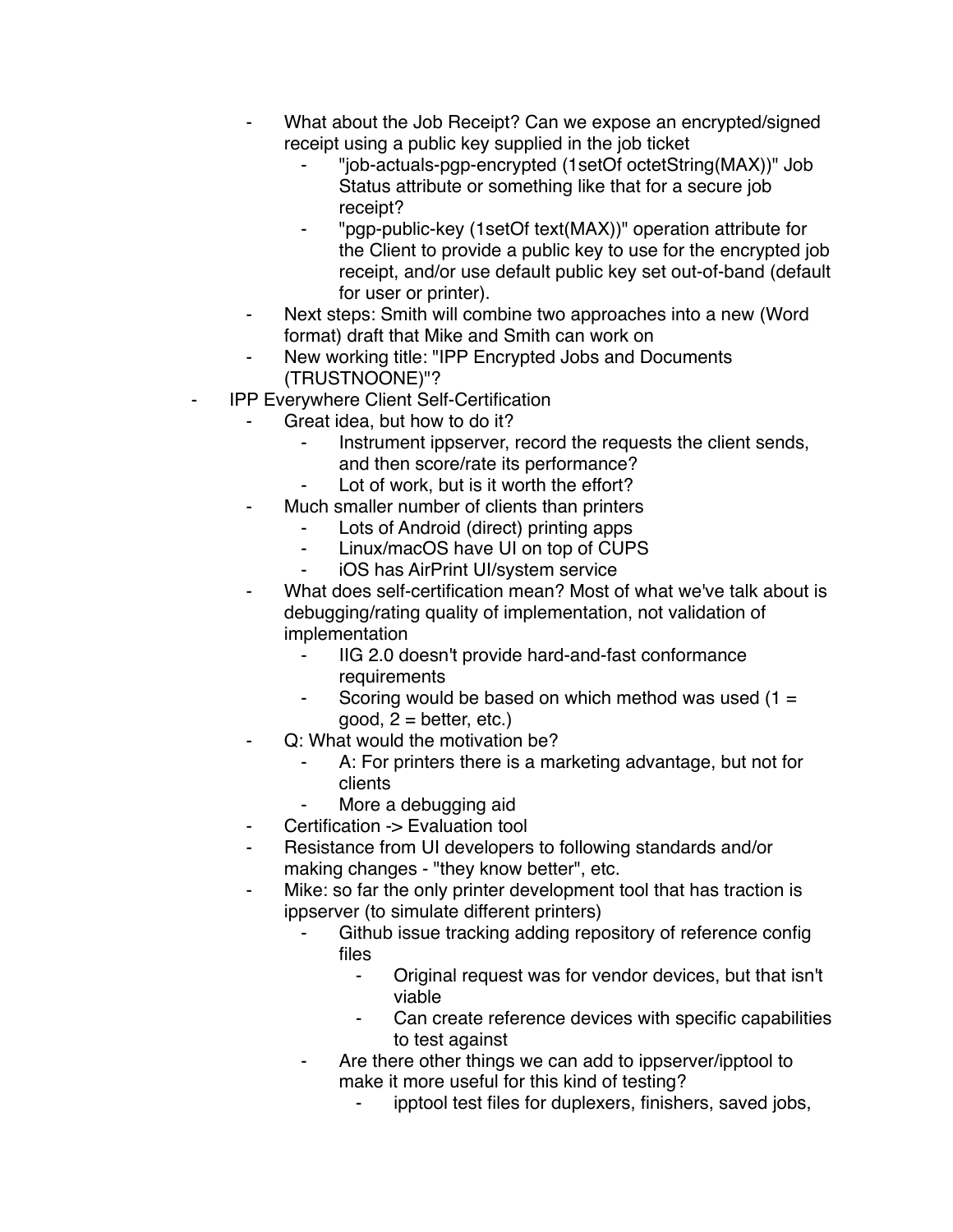job-password, etc?

- ⁃ Additional logging (job/document ticket and receipt) to verify what is sent from client
- ⁃ Log analysis tools?
- ⁃ Print file analysis/lint tools?
- Also IPP developer book will be available to better explain how IPP works, maybe that will be helpful
- Q: Create test files for all specs?
	- A: Not always appropriate/feasible, identify areas over time and write tests as needed
- Consensus:
	- ⁃ Self-certification: No
	- Development tools: Maybe
	- ⁃ Support files for ipptool/ippserver: Yes
	- Analysis/link tools for print files: Yes
- **IPP Everywhere MFD / IPP Everywhere 2.0** 
	- Until IPP Scan is in shipping products, not worth the effort.
	- Revisit next year (2019)
- ⁃ IPP Everywhere 1.1 (Mike)
	- ⁃ Talked about on first day
	- ⁃ Minor errata update with the following changes:
		- Reference new RFC 7472/8010/8011, IPP 2.0, and IPP Finishings 2.x specs
		- ⁃ Recommend Get-User-Printer-Attributes operation support
		- ⁃ Drop WS-Discovery and OpenXPS requirements
		- Recommend support for TLS 1.3
		- ⁃ Recommend using /ipp/print in printer URIs
	- ⁃ Could be useful to encourage vendors towards future requirements
	- Tentative schedule: finish up by end of Q3 2018
	- Mike will be editor
	- Action: Mike to post initial draft of IPP Everywhere v1.1
- ⁃ IPP Transform Service v1.0 (Ira/Paul)
	- The spec itself is medium difficulty effort (like Scan or FaxOut)
	- ⁃ But prototyping is a very steep hill for advancing beyond prototype phase
		- ippserver/ipptransform provide some of the bits, but no support for separate transform service object at this time.
	- Paul is likely not available to do any work on it right now
	- Revisit next year (2019)
- ⁃ Q: Should the PWG/IPP WG shift from a focus on specifications to reference implementations & certification?
	- ⁃ A: Not enough developers to support it
	- ⁃ Interesting idea to always have reference code and testing tools, but would need a lot of developer time
	- ⁃ ipptool test files and ippsample prototyping take you a little bit of the way
	- Need to overcome inertia to get better adoption of IPP Scan/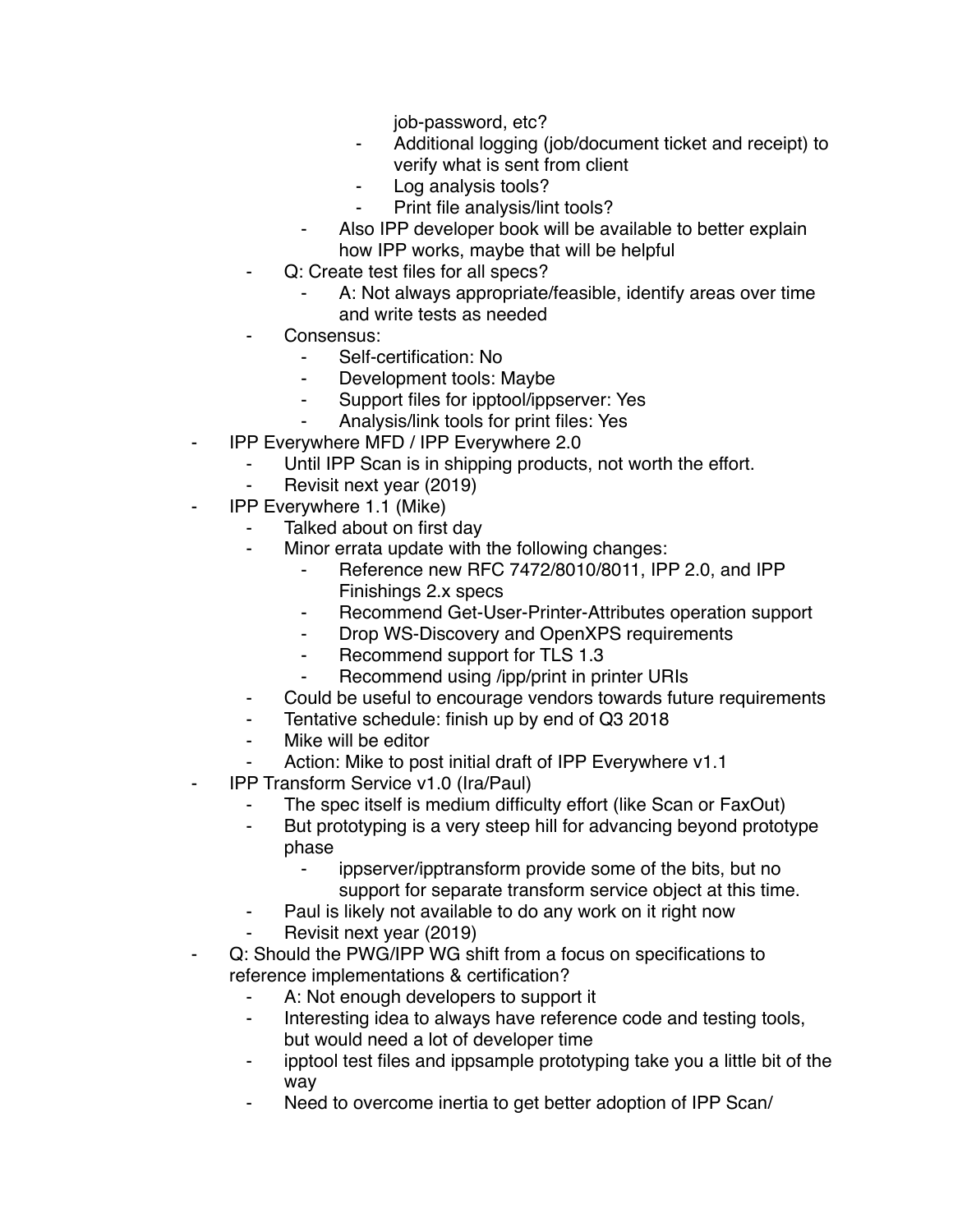Transform/Infra/System, then we may see a greater need for certification

- 6. IPP Authentication Methods
	- https://ftp.pwg.org/pub/pwg/ipp/whitepaper/tb-ippauth-20180123-rev.pdf
		- ⁃ Note updated document
	- Section 5.1:
		- ⁃ Drop "As in most other contexts" lead-in
		- Most "If the printer implements the ..." part to the front of the printerxri-supported attribute stuff.
		- ⁃ "to allow access" instead of "to authorize access"
	- Section 5.1.4:
		- ⁃ Line 143: "browser; when the ..." -> "browser. When the"
	- **Line 156:** 
		- ⁃ Should be "X.509 Certificate Authentication" (not TLS)
		- Fix heading
	- Lines 158-162:
		- ⁃ Reword
		- TLS session establishes (proves) client certificate as part of negotiation, but Printer then needs to evaluate the trust for the client's certificate (approved CA or pinned cert)
		- ⁃ Response from a Printer for certificate auth is HTTP 200, clienterror-forbidden (certificate provided, client has no access), clienterror-not-authenticated (certificate not provided, no TLS), clienterror-not-authorized (certificate not provided in TLS handshake)
	- Section 8.1.2:
		- HTTP keep-alive only in force when printer responds with an IPP message, otherwise Client needs to close connection to Printer and re-connect for next attempt.
	- Stopped in section 8
- 7. Next Steps
	- Add IPP Encrypted Jobs and Documents (TRUSTNOONE): Finishing up Q2 2019
	- Add IPP Privacy Attributes: Finishing up end of Q3 2018?
	- Add IPP Everywhere v1.1: Start in Q3 2018
	- ⁃ Push start of 1.1 self-cert to Q4 2018

## **Next Steps / Open Actions**

- Next IPP WG conference call on Thursday, February 15, 2018 and March 1 from 3:00-4:30pm ET
- Action: Smith to follow-up on the 3MF liaison agreement
- Action: Mike to post initial draft of IPP Privacy Attributes based on CUPS policy settings (DONE)
- Action: Smith to incorporation document encryption contents into new IPP Encrypted Jobs and Documents (TRUSTNOONE) registration document
- Action: Mike to post initial draft of IPP Everywhere v1.1